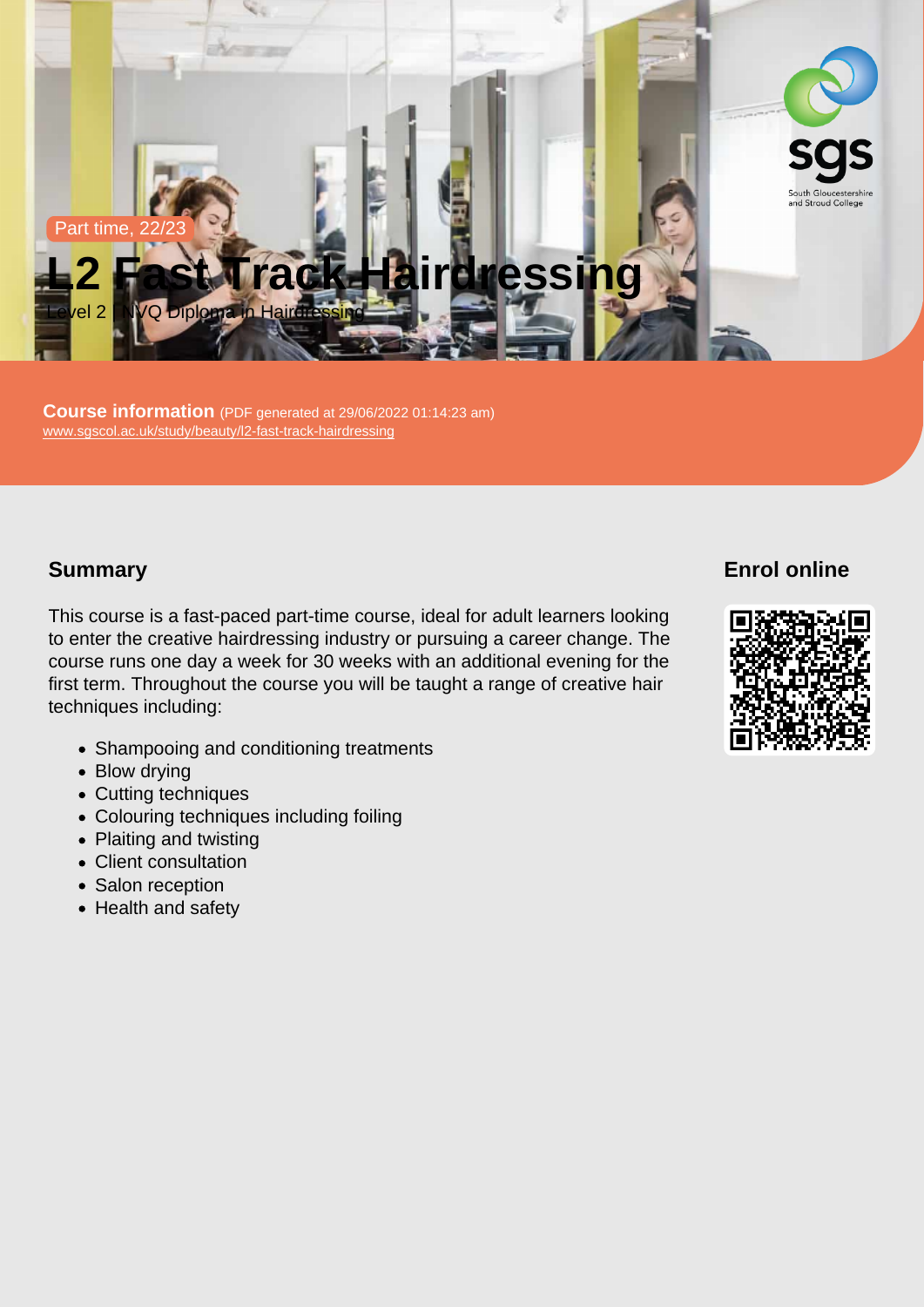## **How will I learn?**

Throughout the course you will be required to practice on and receive services from peers in your group, before carrying out services on paying clients to maximise your employability skills.

You will continually be assessed using a variety of methods including:

- Written assignments and projects
- Online tests
- Practical assessments which are undertaken on paying clients
- Oral questioning
- Portfolio of evidence

# **Entry Requirements**

This course is designed for Adults aged 19 and over with a mature and focused approach to learning and good interpersonal skills.

Ideally you will have three grade 3 (d) GCSEs including English Language, or be able to demonstrate that you are able to work at the required Level.

You will need to be able to commit to 4 hours per week for independent study and practicing your practical skills at home.

You will be required to purchase a kit and uniform before your first day.

Acceptance on the course will be subject to attendance at an adult information/interview day with the tutor.